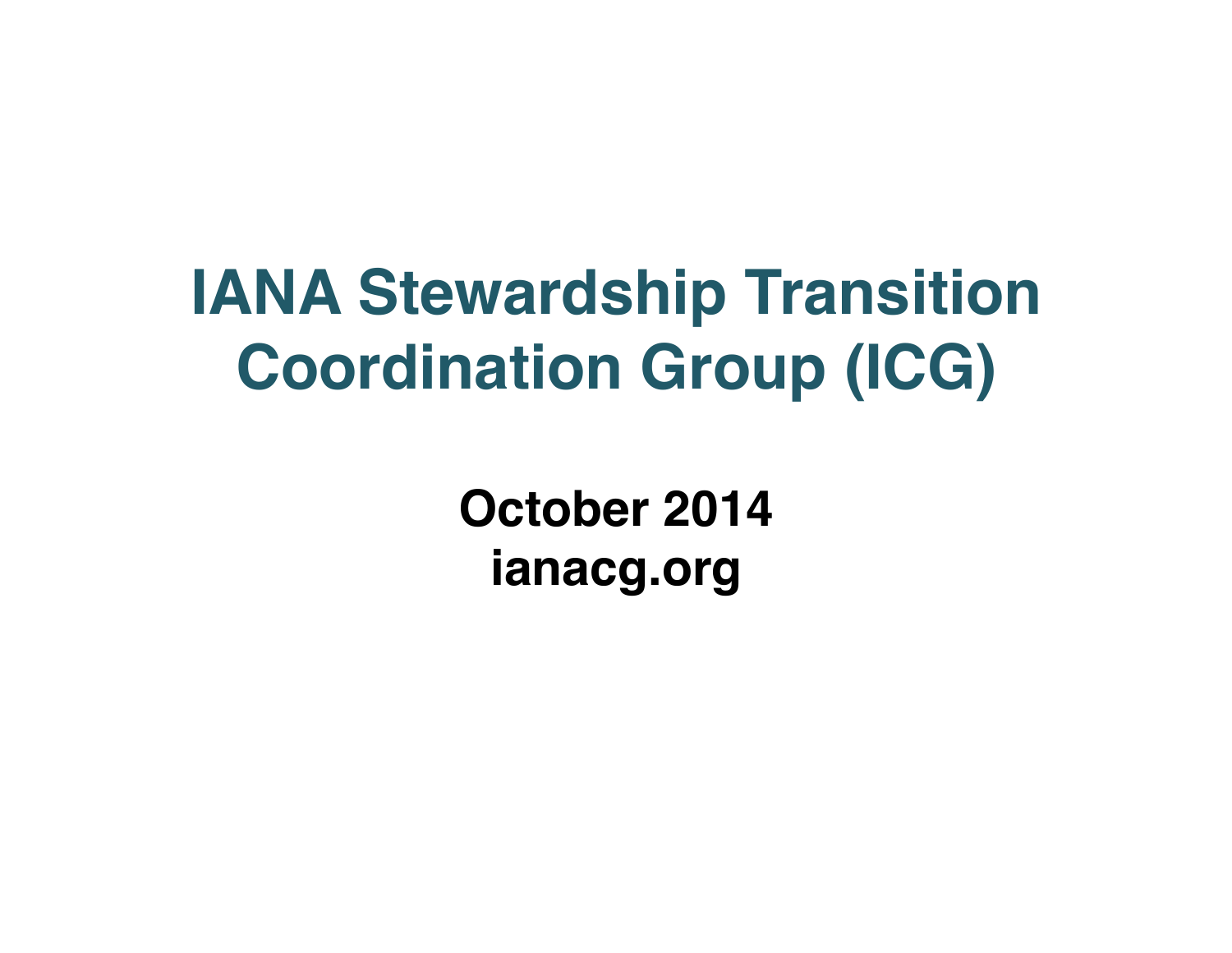### **Transition background**

- In March 2014, NTIA:
	- Announced intention to transition stewardship of IANA functions.
	- Asked ICANN to convene global stakeholders to develop a proposal to transition the current role played by NTIA.
- ICANN-initiated community process resulted in creation of IANA Stewardship Transition Coordination Group (ICG)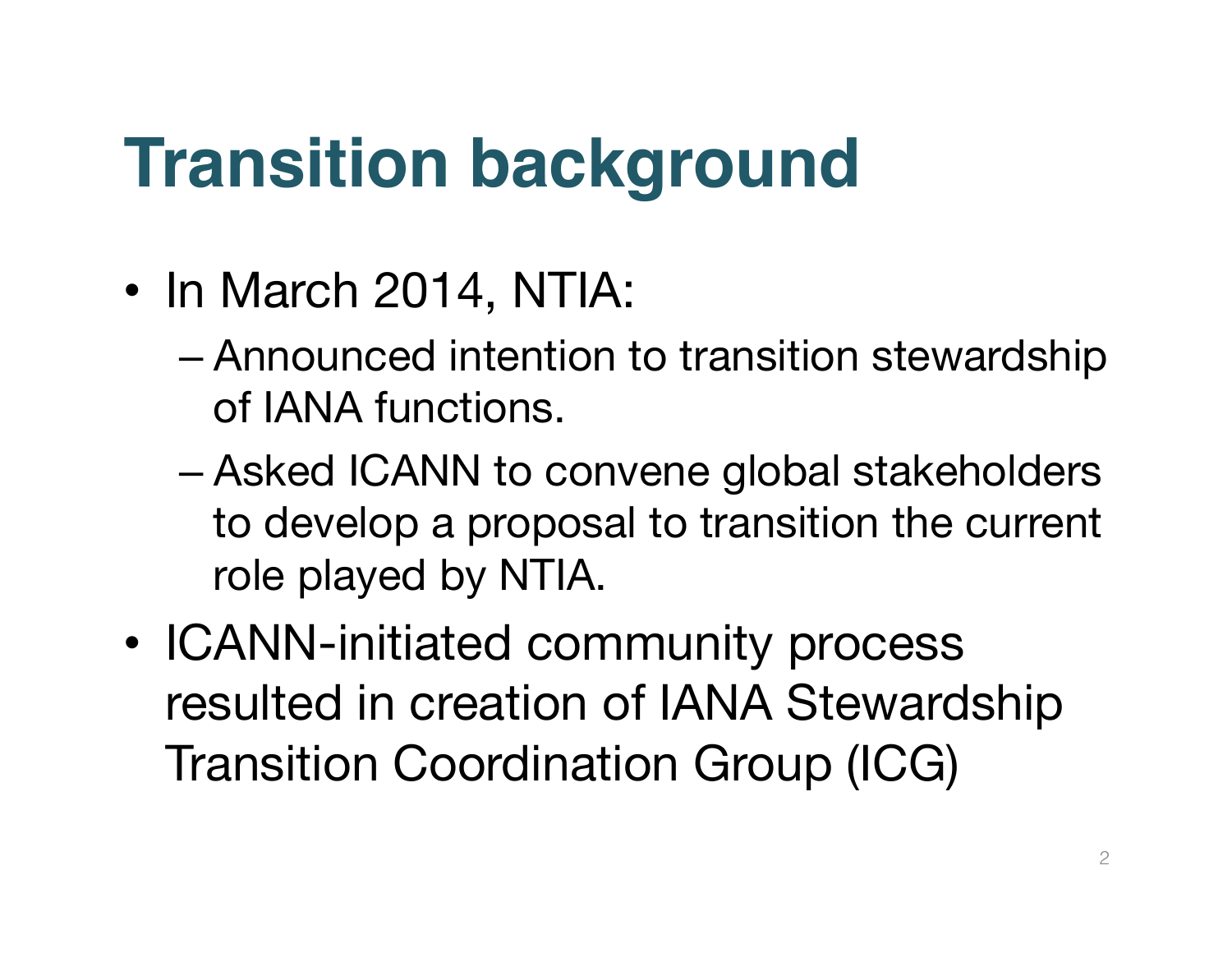

3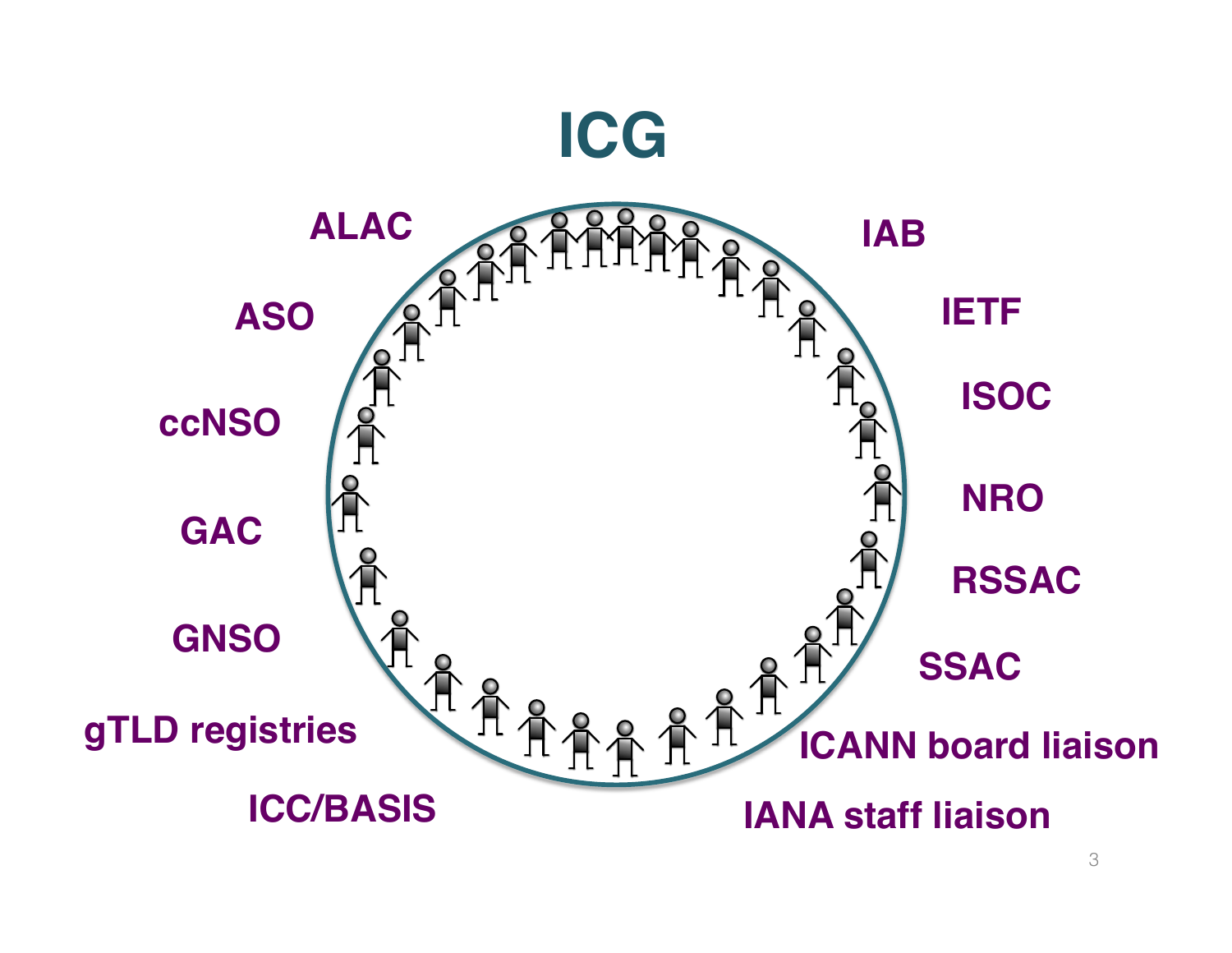

<sup>4</sup>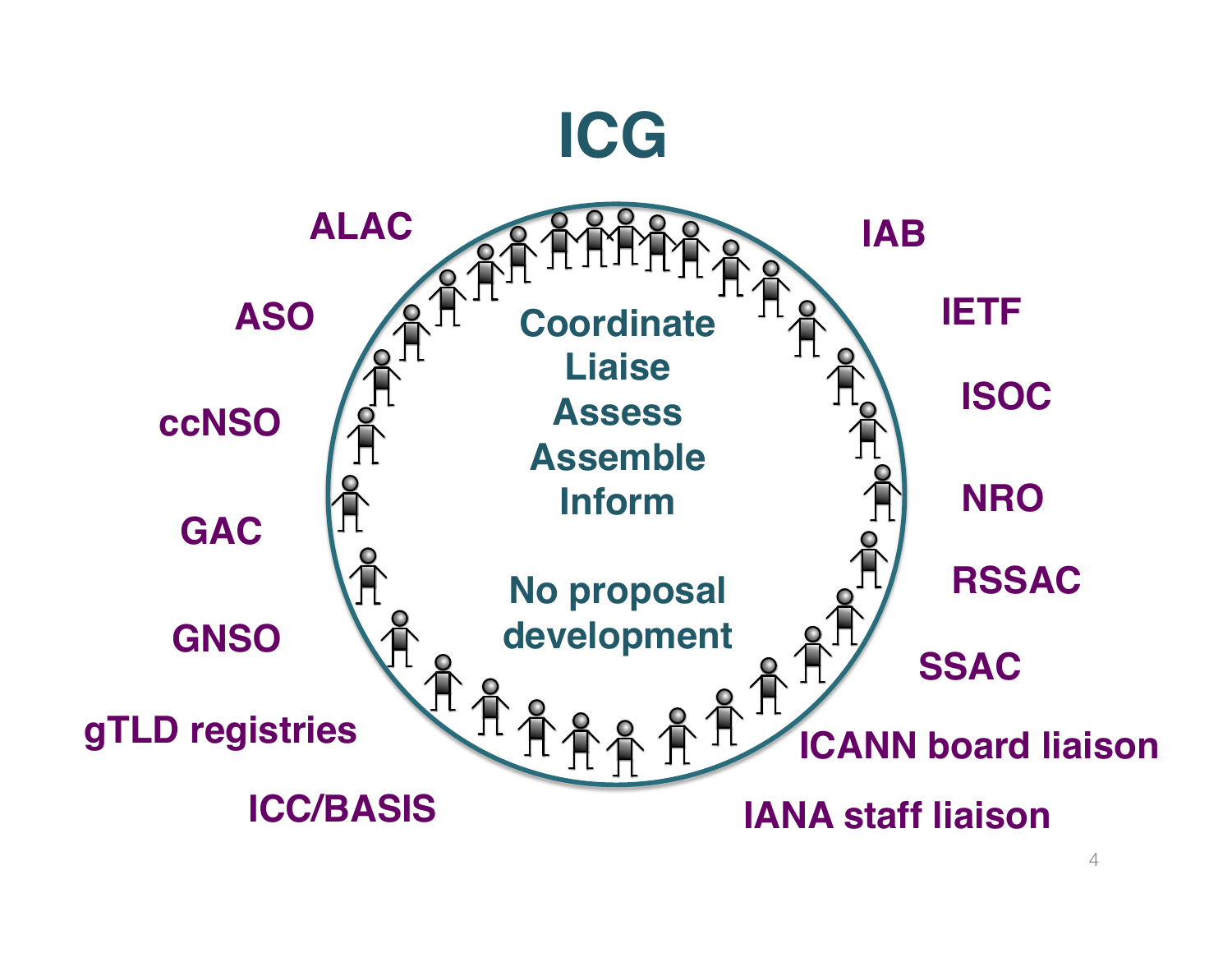### **Focus of transition**

- IANA functions currently specified in NTIA contract. IANA activities related to:
	- Protocol parameters registry management
	- DNS root zone management
	- Internet numbers registry management
- Stewardship (not policy development, etc.)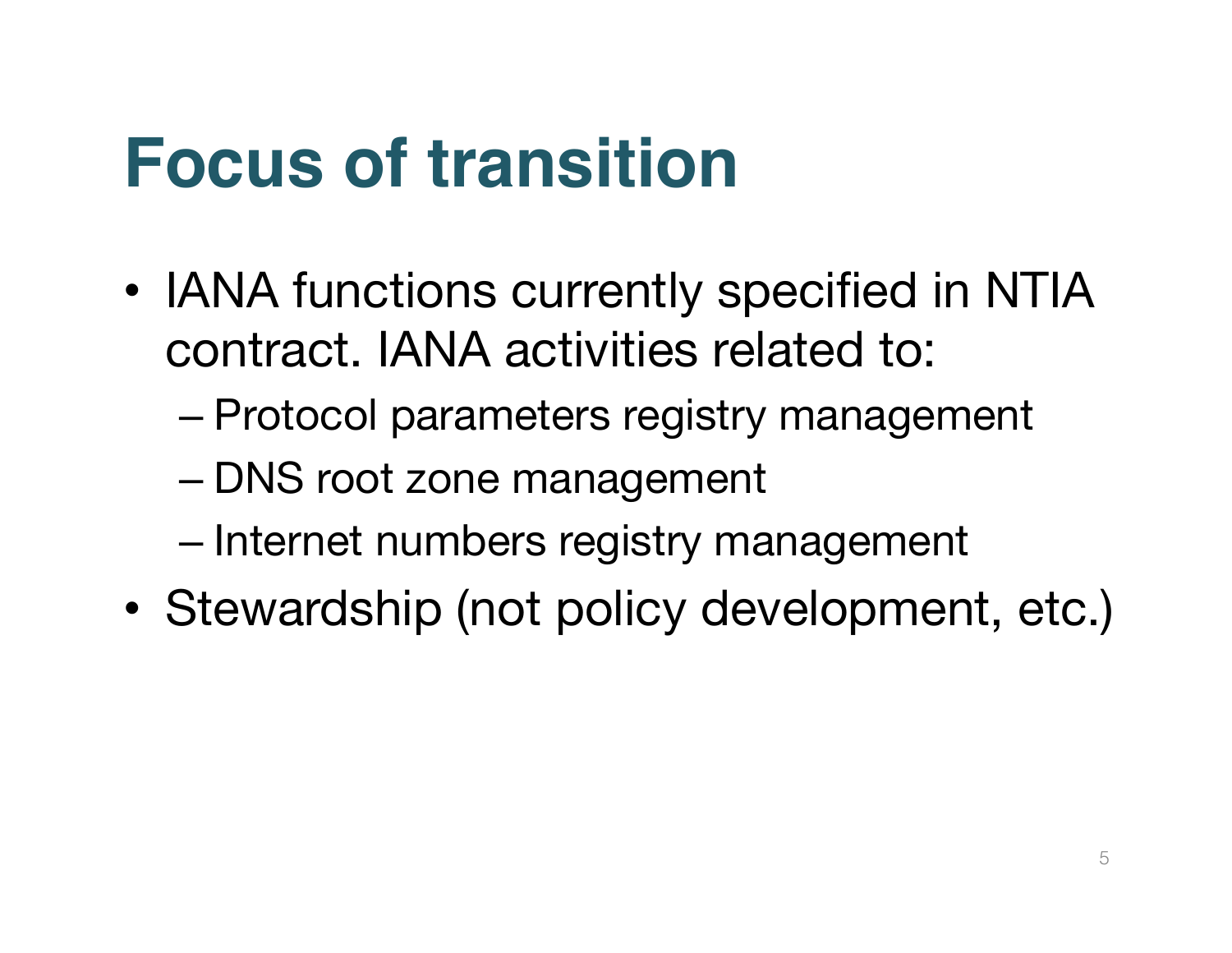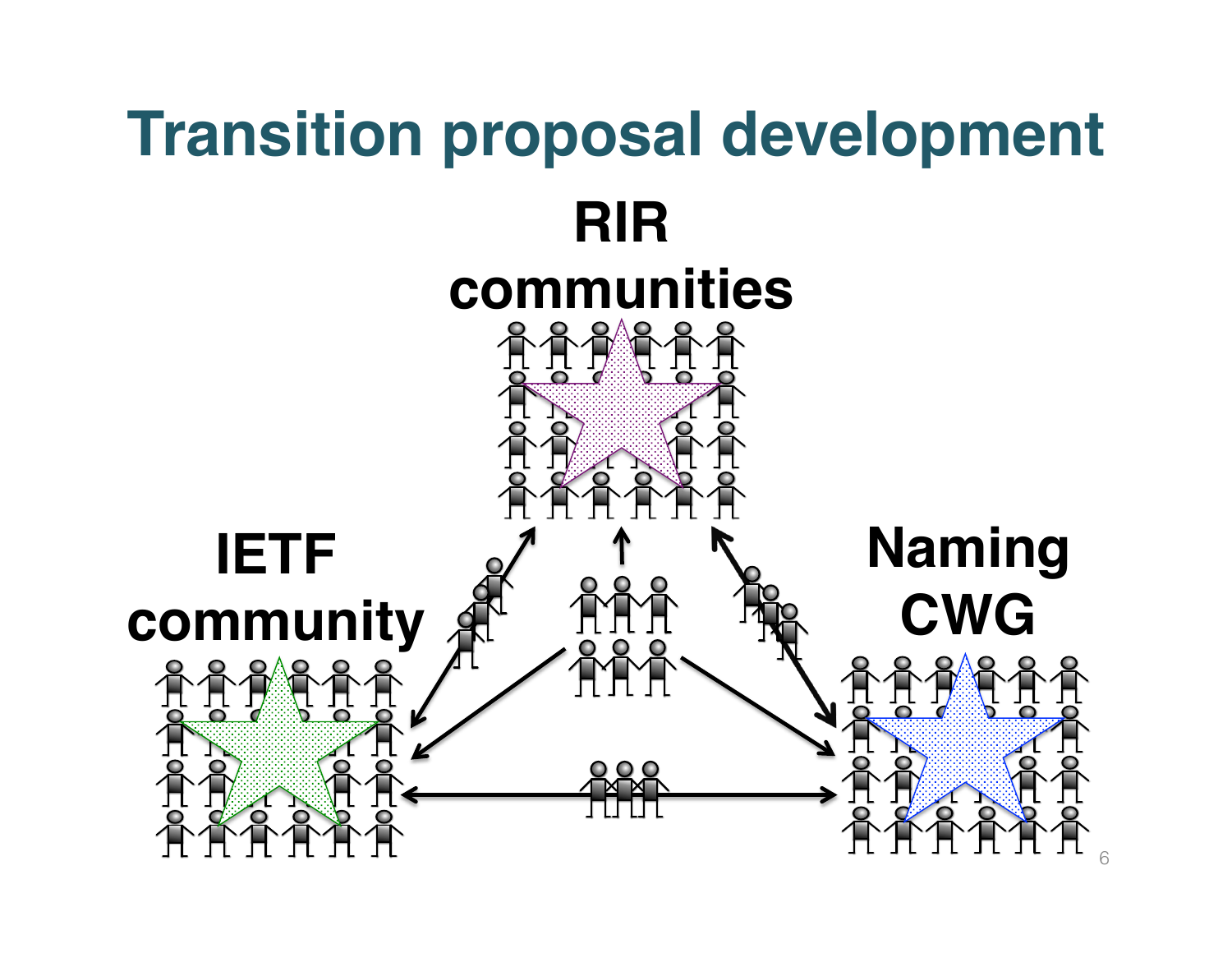| <b>Target</b>                           | $Sep-14$ | <b>Nov-14</b> | $Jan-15$ |
|-----------------------------------------|----------|---------------|----------|
| <b>Request for Proposals</b>            |          |               |          |
| <b>Communities Develop</b><br>Proposals |          |               |          |

ICG **Communities**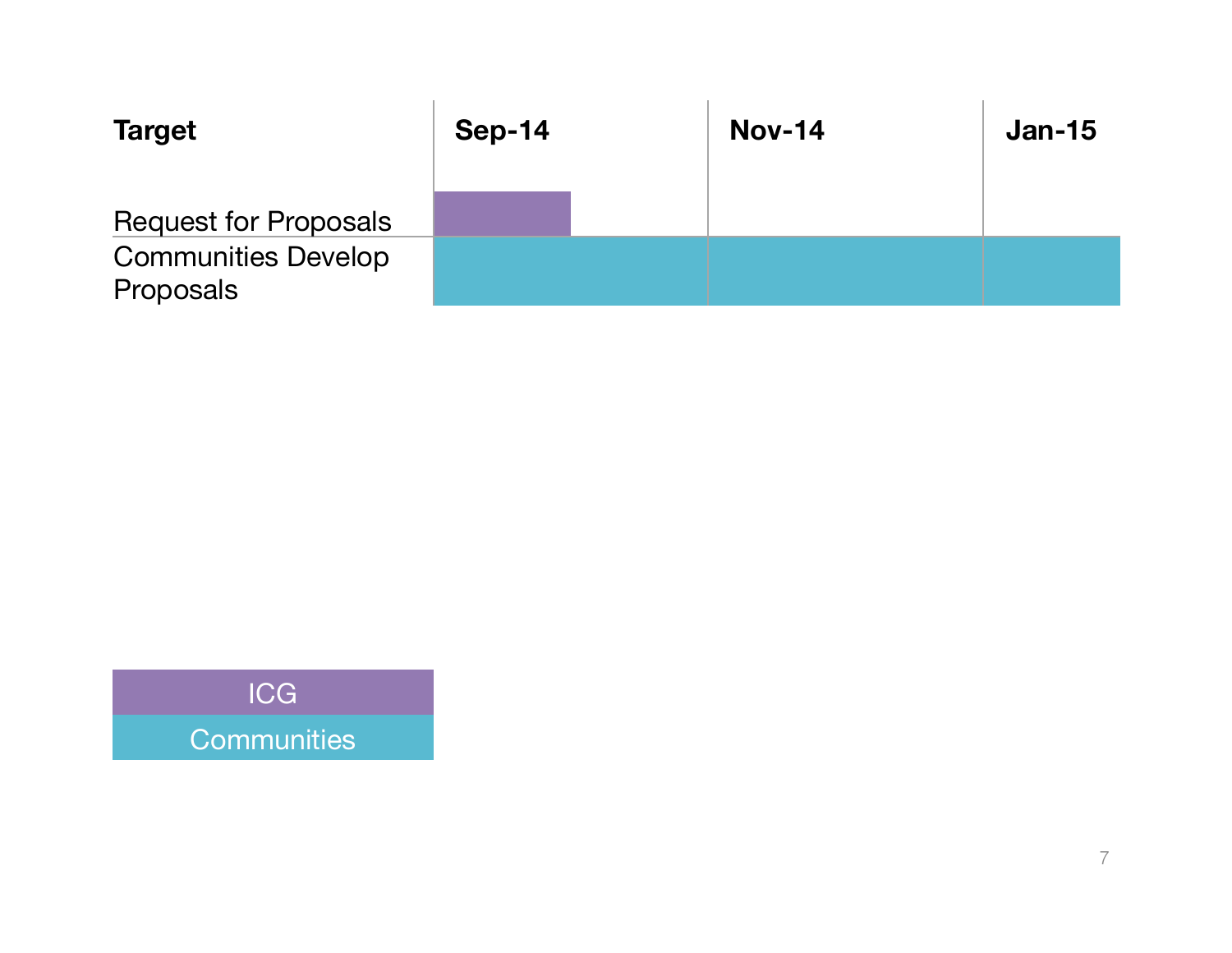| <b>Target</b>                           | $Jan-15$ | Mar-15   May-15 | <b>Jun-15</b> | <b>Jul-15</b> | Sept-15 |
|-----------------------------------------|----------|-----------------|---------------|---------------|---------|
| <b>Communities Develop</b><br>Proposals |          |                 |               |               |         |
| <b>ICG Develops Draft</b><br>Response   |          |                 |               |               |         |
| <b>Review of the Draft</b><br>Response  |          |                 |               |               |         |
| <b>ICG Develops Final</b><br>Response   |          |                 |               |               |         |
| <b>Final Response Review</b>            |          |                 |               |               |         |
| Final Response Delivery                 |          |                 |               |               |         |
| <b>Testing</b>                          |          |                 |               |               |         |
| <b>NTIA Review</b>                      |          |                 |               |               |         |

ICG **Communities** NTIA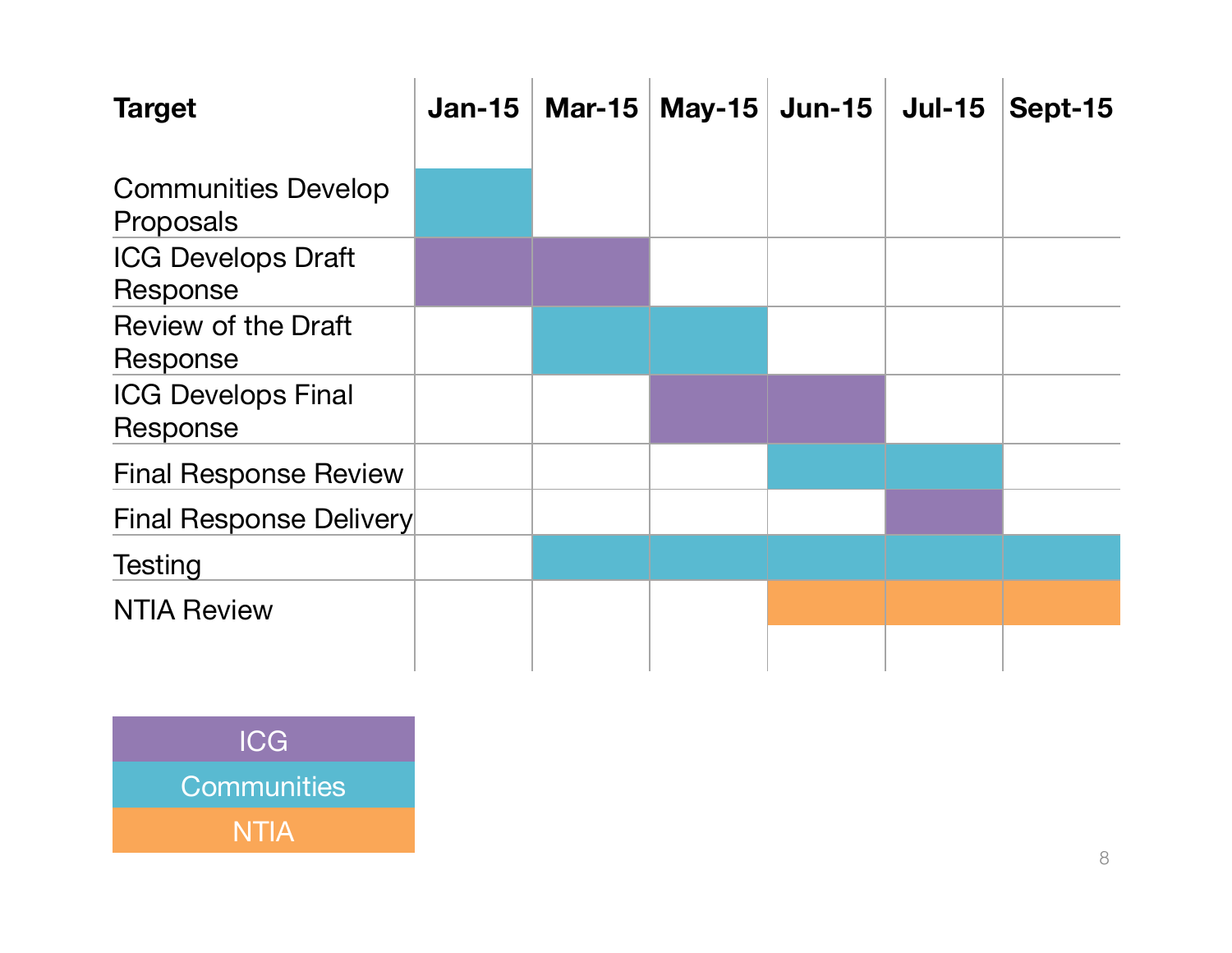#### **References**

- FAQ https://www.icann.org/resources/pages/icg-faqs-2014-10-10-en
- ICG Charter https://www.icann.org/en/system/files/files/charter-icg-27aug14 en.pdf
- RFP https://www.icann.org/en/system/files/files/rfp-ianastewardship-08sep14-en.pdf
- Timeline
	- Description: https://www.icann.org/en/system/files/files/icg-processtimeline-08sep14-en.pdf
	- Graphic: https://www.icann.org/en/system/files/files/icg-process-timelinegraphic-10sep14-en.xlsx
- Mailing list archive:
	- http://mm.icann.org/pipermail/internal-cg/ <sup>9</sup>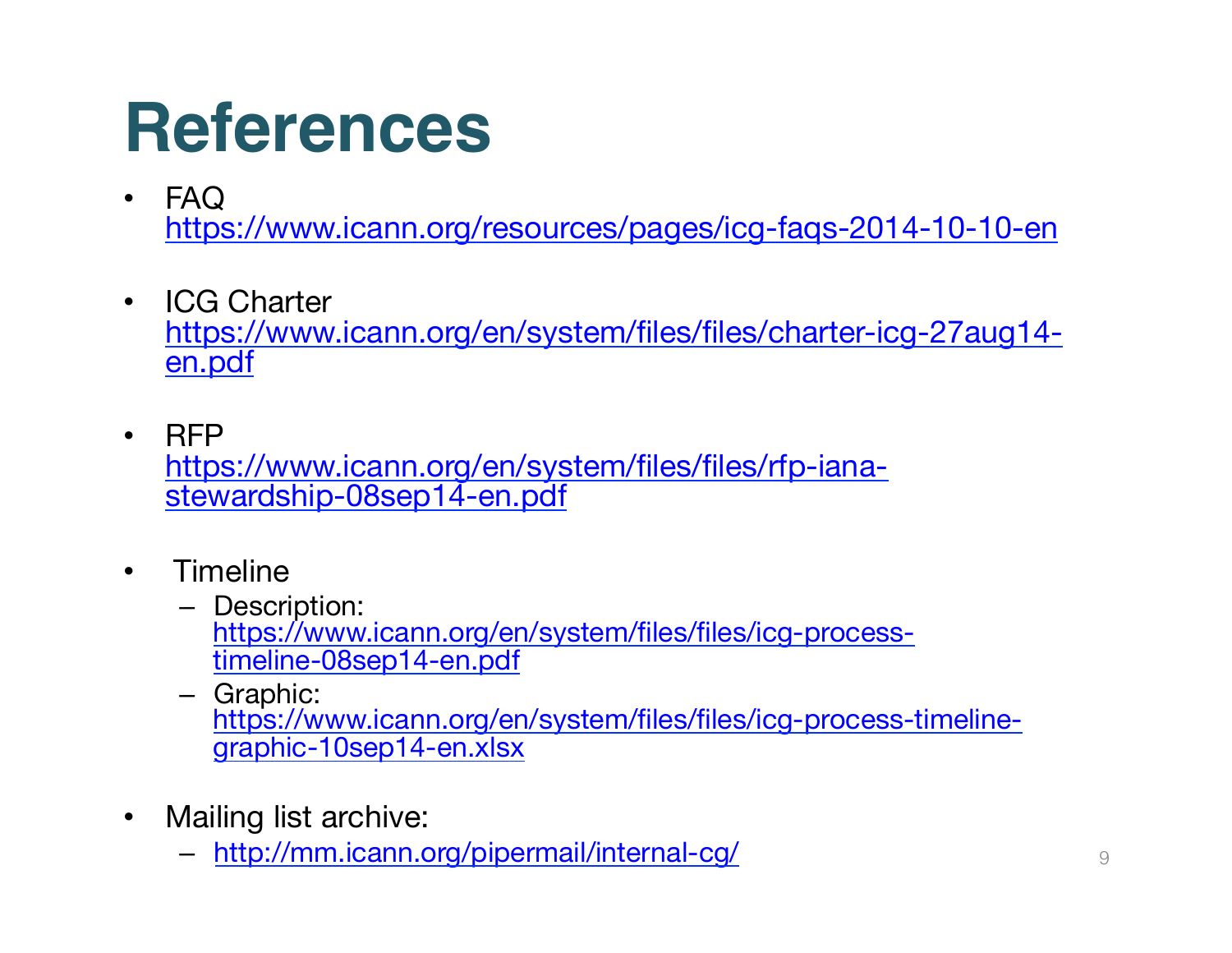

## IANA Transition @ IETF

ICANN-51

Jari Arkko, IETF Chair & Ericsson Research Russ Housley, IAB Chair & Vigilsec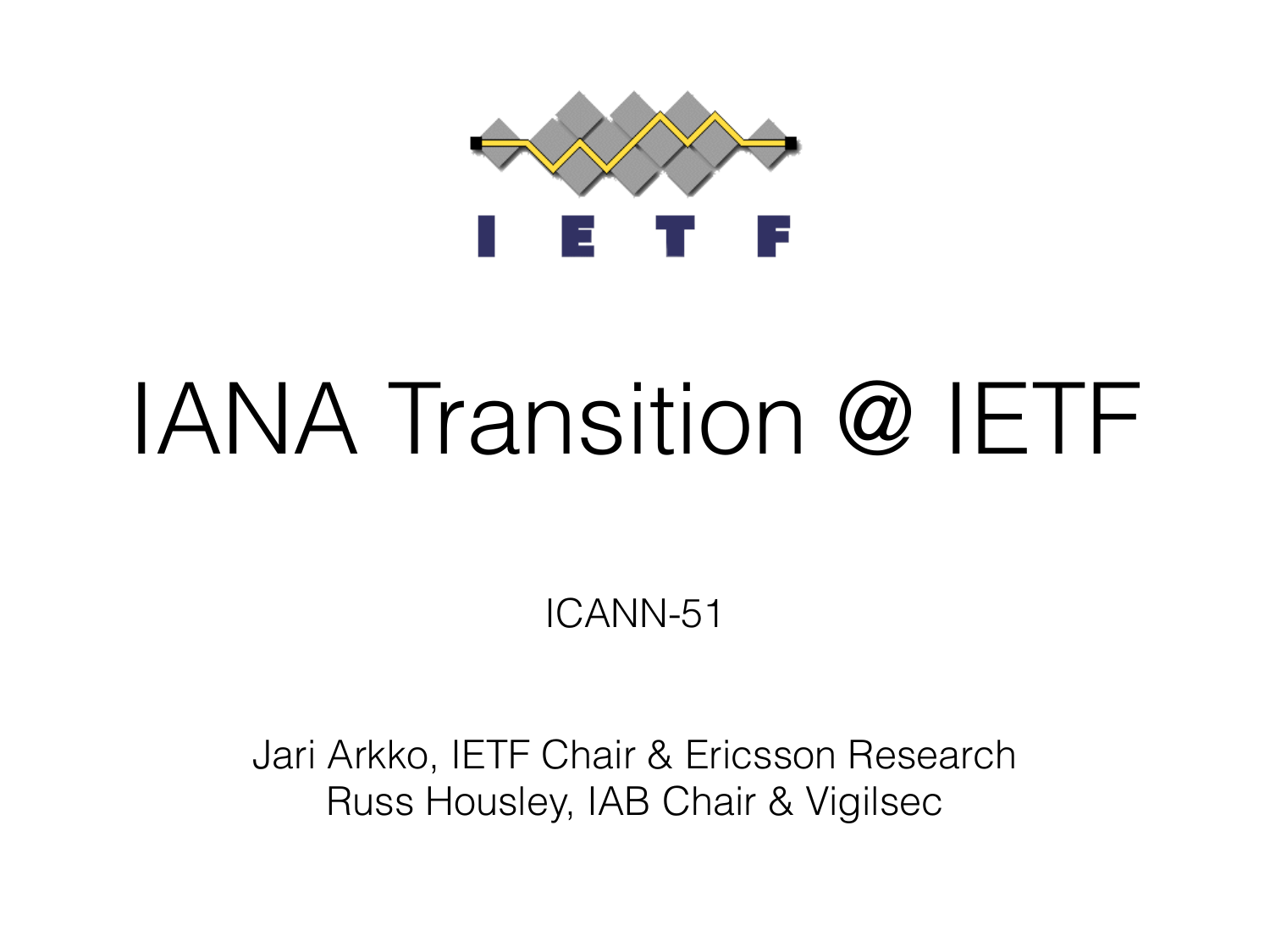## IETF



- "Make the Internet work better"
- An independent standards organisation that works on core Internet technology — TCP/IP, HTTP, VoIP, …
- Openness anyone can participate, much of the work is done over the net
- Decisions based on community rough consensus
- Participants are individuals, not organisations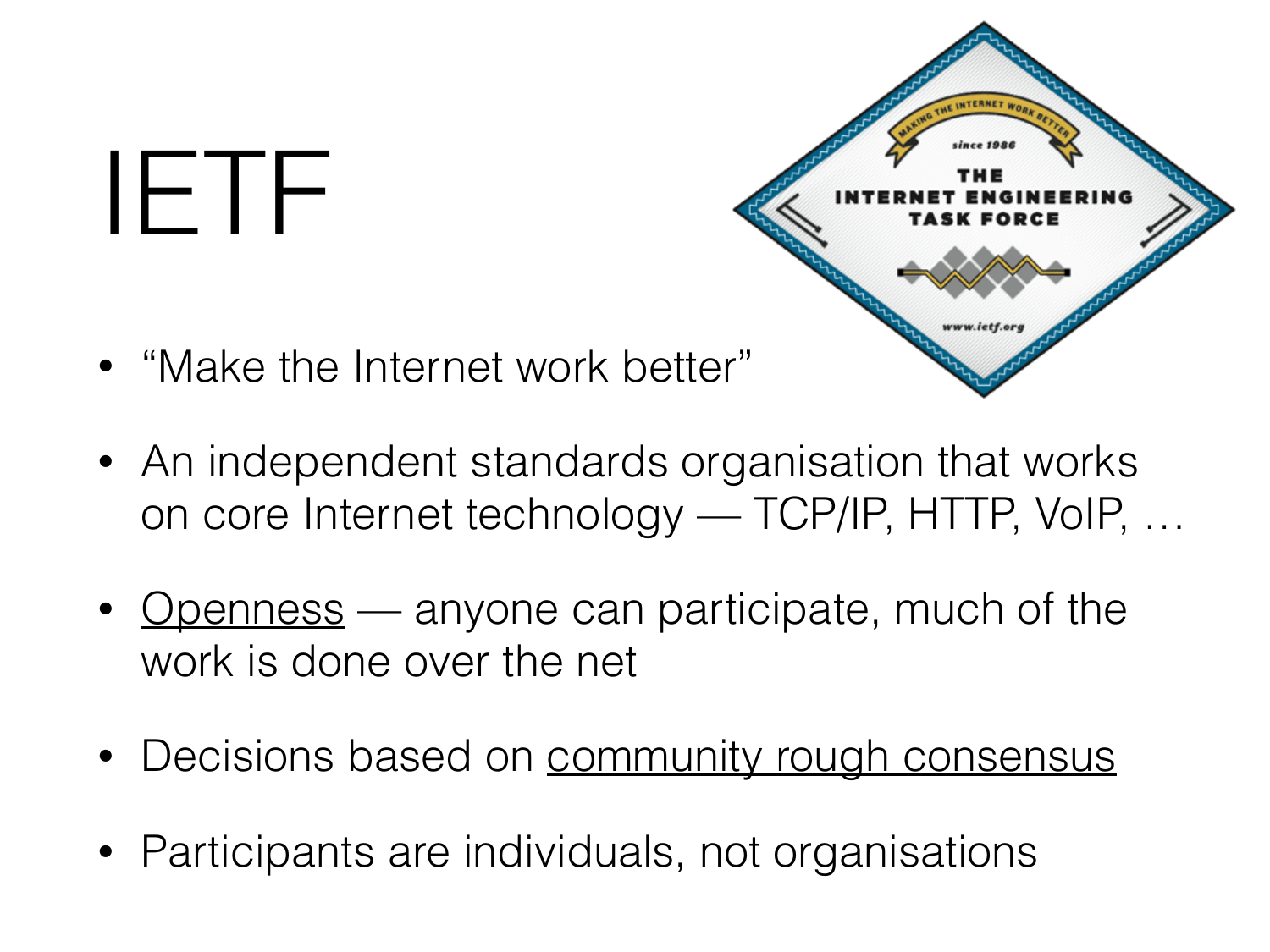# IETF and IANA Roles

- Our standards require a registry of port numbers and other similar values
- Policy decisions for these allocations are at the IETF
- IANA arrangements have evolved over time

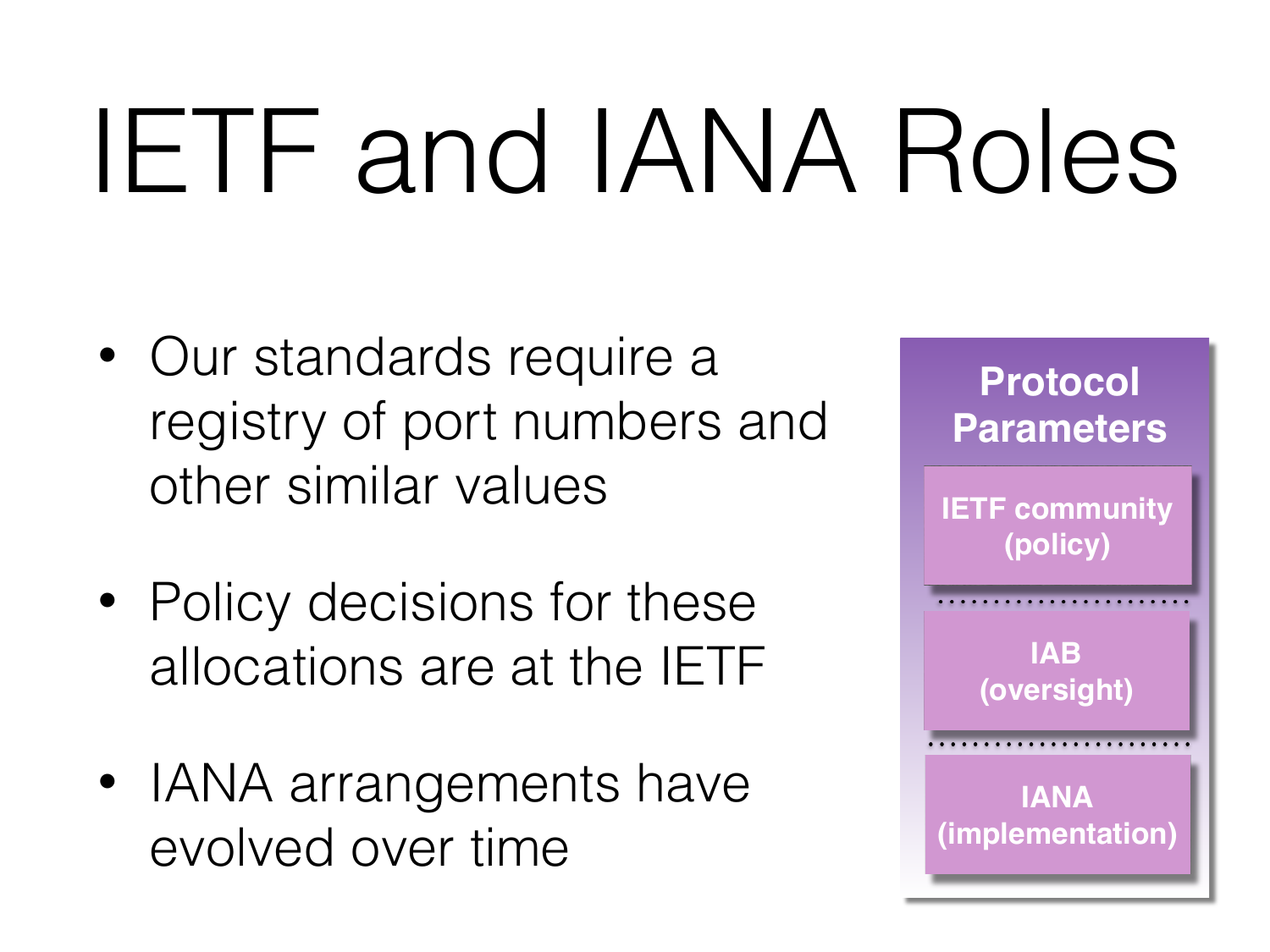### How Do IETF and IANA Work Together?

- IAB  $IETF \leftarrow$  Agreement  $\rightarrow$   $IANA$ Nomcom NomcomOversight Oversight Agreements specify roles • Accountability: • Problems within IETF are subject to our usual processes
	- Problems between IETF and IANA are subject to agreement processes
- Model has worked well for 15+ years, yearly improvements are made when needs/issues arise, no USG involvement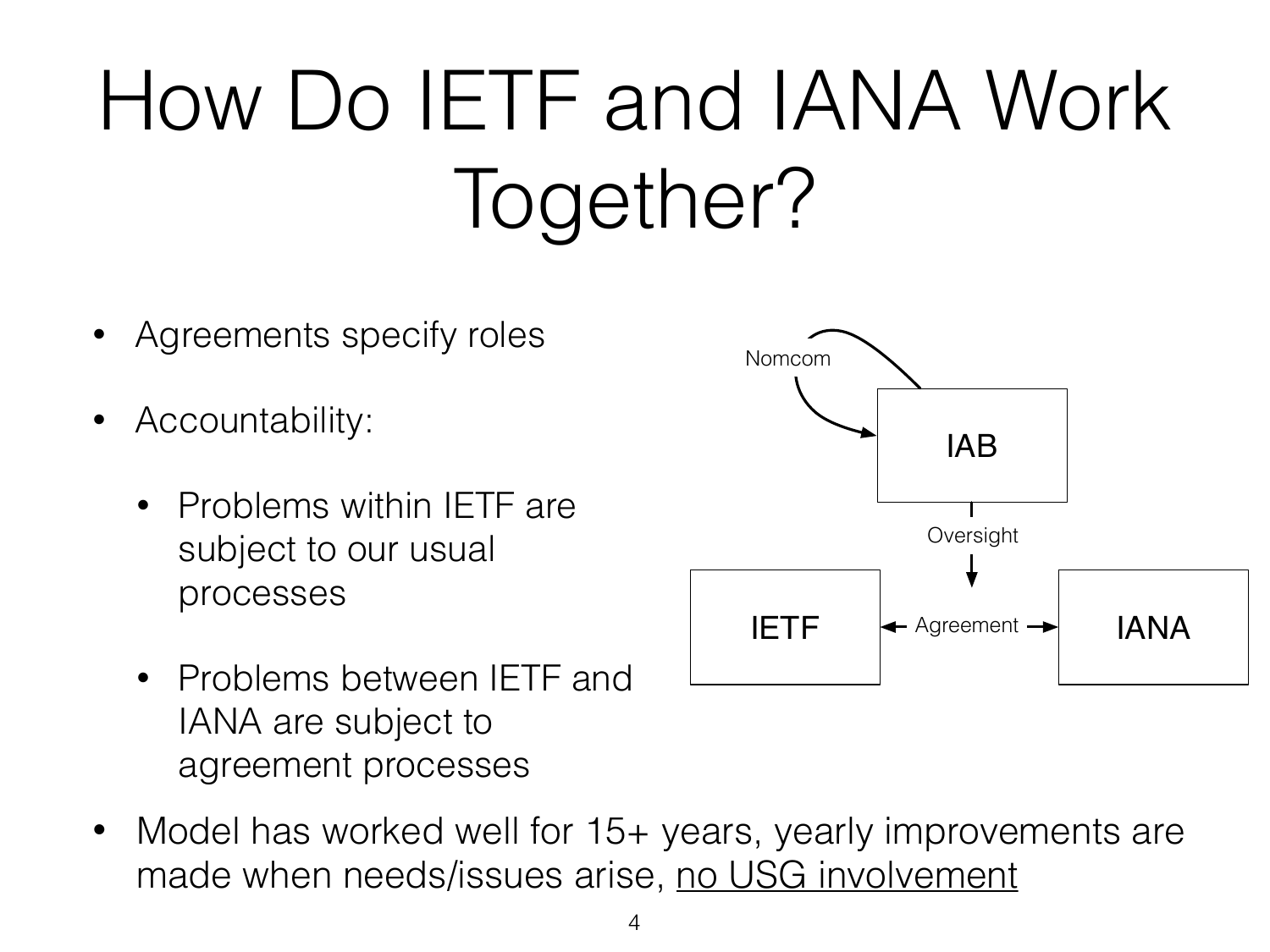### IANA Transition for the Protocol Parameters

- Transition planning takes place at the IANAPLAN working group — a [draft plan](http:tools.ietf.org/pdf/draft-ietf-ianaplan-icg-response-00.pdf) is under discussion
- IETF community is very clear that transition needs to stay within current operational model
	- No change to roles of organisations
	- No new organisation needed